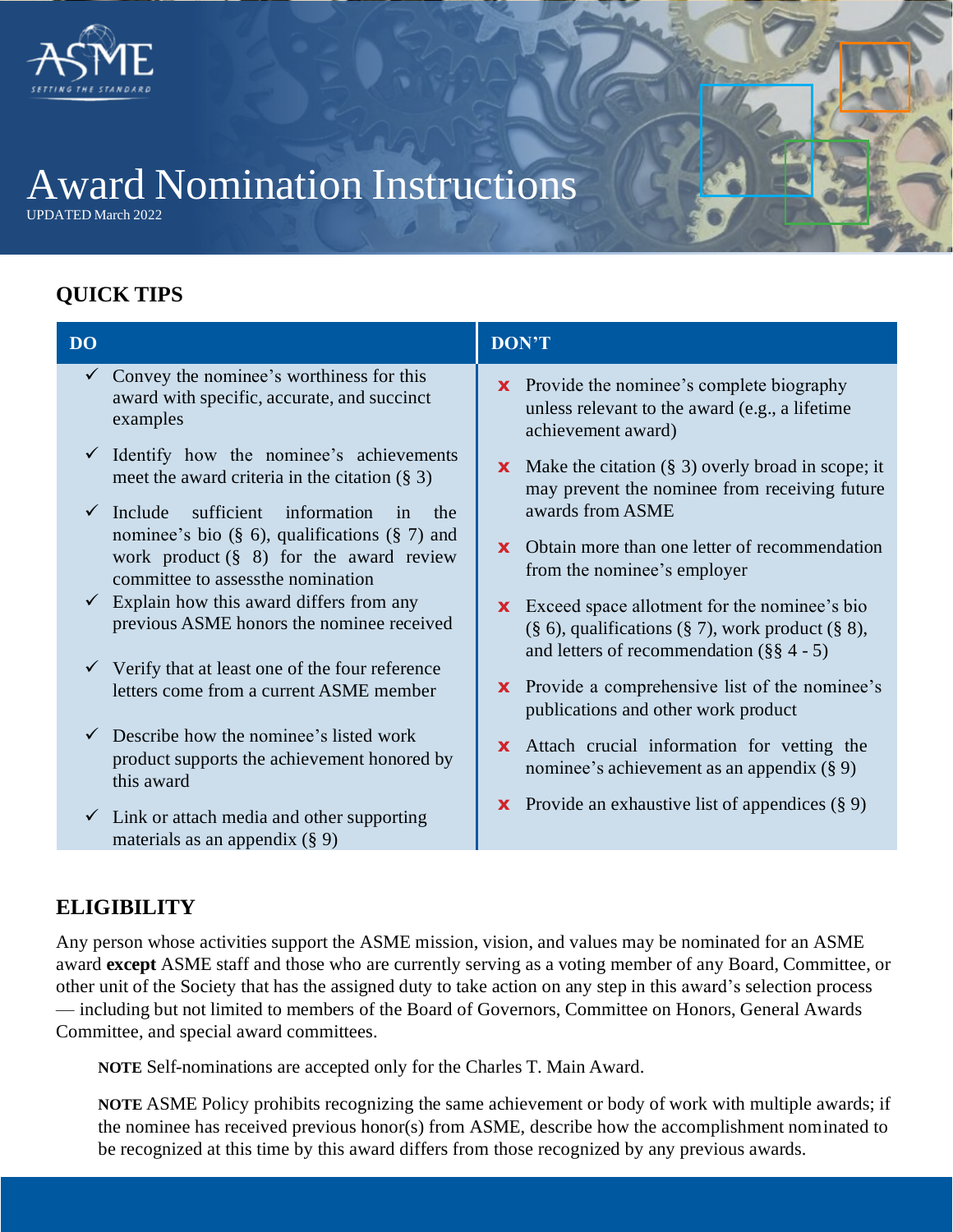### **INSTRUCTIONS**

#### **1. NAME OFAWARD**

Enter the full name of the ASME honor or award for which you are nominating this (these) individual(s).

#### **2. NOMINEE INFORMATION**

Provide the full name, title or position, employer, and a mailing address for the nominee. Also list whether the nominee previously received any ASME honors or awards.

- If the award criteria requires ASME membership, provide member number(s) for the nominee(s).
- If the award criteria has an age requirement (e.g., "prior to the nominee's  $40<sup>th</sup>$  birthday"), enter the  $date(s)$  of birth of the nominee(s).

**NOTE** If nominating multiple individuals (e.g., for a literature award with multiple authors), enter the first or lead nominee's information in § 2, then attach an Appendix (§ 9) with corresponding information for each additional nominee.

#### **3. CITATION**

The citation is the heart of the nomination. It should succinctly — in 40 words or fewer — describe why the nominee(s) deserve(s) this award. The citation should be specific to the award and identify how the nominee(s) achievement meets the award criteria. Additionally, the citation should capture the attention of members of the award committee — enticing them to continue reading the nomination — and differ substantially from the citation listed on any previous ASME honors the nominee(s) received.

**NOTE** For literature awards, also include the full scholarly citation for the nominated publication.

| <b>SAMPLE CITATIONS</b>                         |                                                                                                                                                                                                                                                                                                                                                                                     |  |
|-------------------------------------------------|-------------------------------------------------------------------------------------------------------------------------------------------------------------------------------------------------------------------------------------------------------------------------------------------------------------------------------------------------------------------------------------|--|
| For ASME Medal and/or<br><b>Honorary Member</b> | For pioneering contributions to the science and technology of mechanical<br>engineering through multidisciplinary research, impactful work in education<br>and mentoring, leadership in academia and government, and innovation in<br>connecting research to industry and policy                                                                                                    |  |
| <b>For an Achievement Award</b>                 | For innovative experimental work in superconductor tunneling that led to a<br>major advance in the understanding of the phenomenon of superconductivity<br>and to new scientific instruments                                                                                                                                                                                        |  |
| <b>For an Early Career Award</b>                | For growth as an engineering expert through educational and professional<br>accomplishments, including experience in both industry and academia; for<br>progressive volunteer contributions to ASME and the engineering community;<br>and for inspiring young people and the experienced to advance their careers to<br>the next level through a passion for leadership development |  |
| <b>For a Literature Award</b>                   | For identifying novel phenomena affecting turbine losses that will impact<br>the future of turbine modeling, as presented in the paper, "The Impact of<br>Combustor Turbulence on Turbine Loss Mechanisms"                                                                                                                                                                          |  |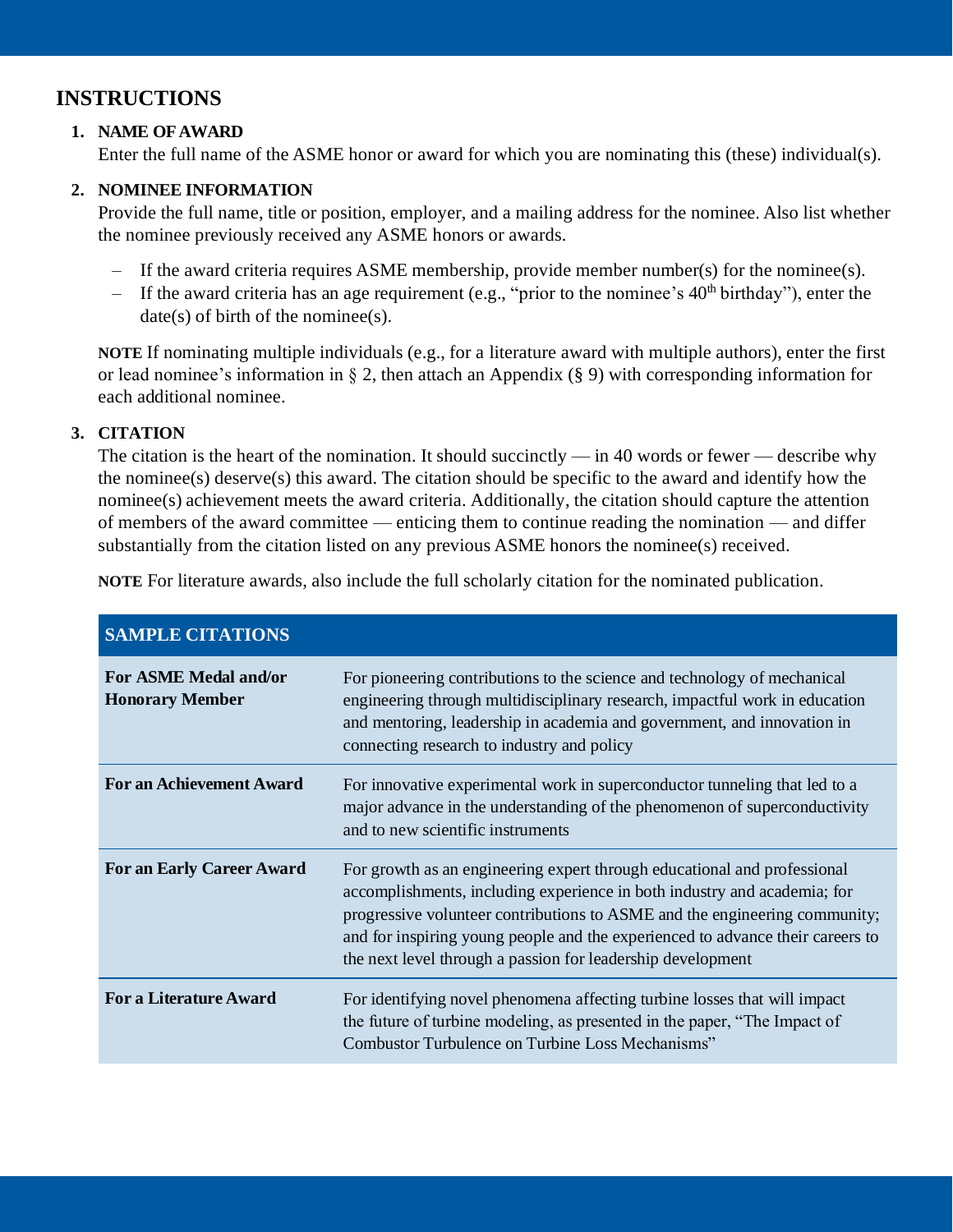#### **4. NOMINATOR INFORMATION**

Enter your contact information as the nominator; staff will use this contact information to notify you, as the nominator, if the nomination is successful. In addition to completing the nomination form, the nominator must write a letter of recommendation in support of the nomination.

**Length and formatting constraints apply:** Letters of recommendation from the nominator and each reference shall not exceed one standard letter  $(8.5"x11")$  or A4 page with a minimum 11 pt font (preferably Times New Roman or Arial).

**NOTE** To avoid potential conflicts of interest, nominators shall not have a monetary relationship with any nominee or any nominee's immediate superiors.

#### **5. REFERENCES**

Enter the requested contact information for each reference providing a letter of recommendation. These three references should be in a position to substantiate the nominee(s) contribution(s) to the achievement to be recognized by providing explicit detail from personal knowledge.

Length and formatting constraints apply: Letters of recommendation from the nominator and each reference shall not exceed one standard letter  $(8.5"x11")$  or A4 page with a minimum 11 pt font (preferably Times New Roman or Arial).

**NOTE** At least one of the four letters submitted (the nominator's letter plus the three letters from references) must come from an ASME member.

**NOTE** No more than one should come from the nominee's organization.

**NOTE** To avoid potential conflicts of interest, using references that have a monetary relationship with the nominee or the nominee's immediate superiors is strongly discouraged. To substantiate the importance of the achievement to be recognized, references should include those outside the immediate associates of the nominee.

**NOTE** The following persons may not serve as references:

- ASME President
- ASME Board of Governors Members-at-Large
- Members of any award committee that judges the nomination
- ASME Staff

#### **6. NOMINEE BIO**

Provide a short biography of the nominee, including education (noting dates of graduation), positions held, and participation in civic groups — including but not limited to ASME activities. Also cite any honors or awards received that support the nominee(s) current achievement. The space allotted holds approximately 200 words.

**NOTE** If nominating multiple individuals (e.g., for a literature award with multiple authors), enter the first or lead nominee's information in § 6, then attach an Appendix  $(\S 9)$  with similarly succinct biographies for each additional nominee.